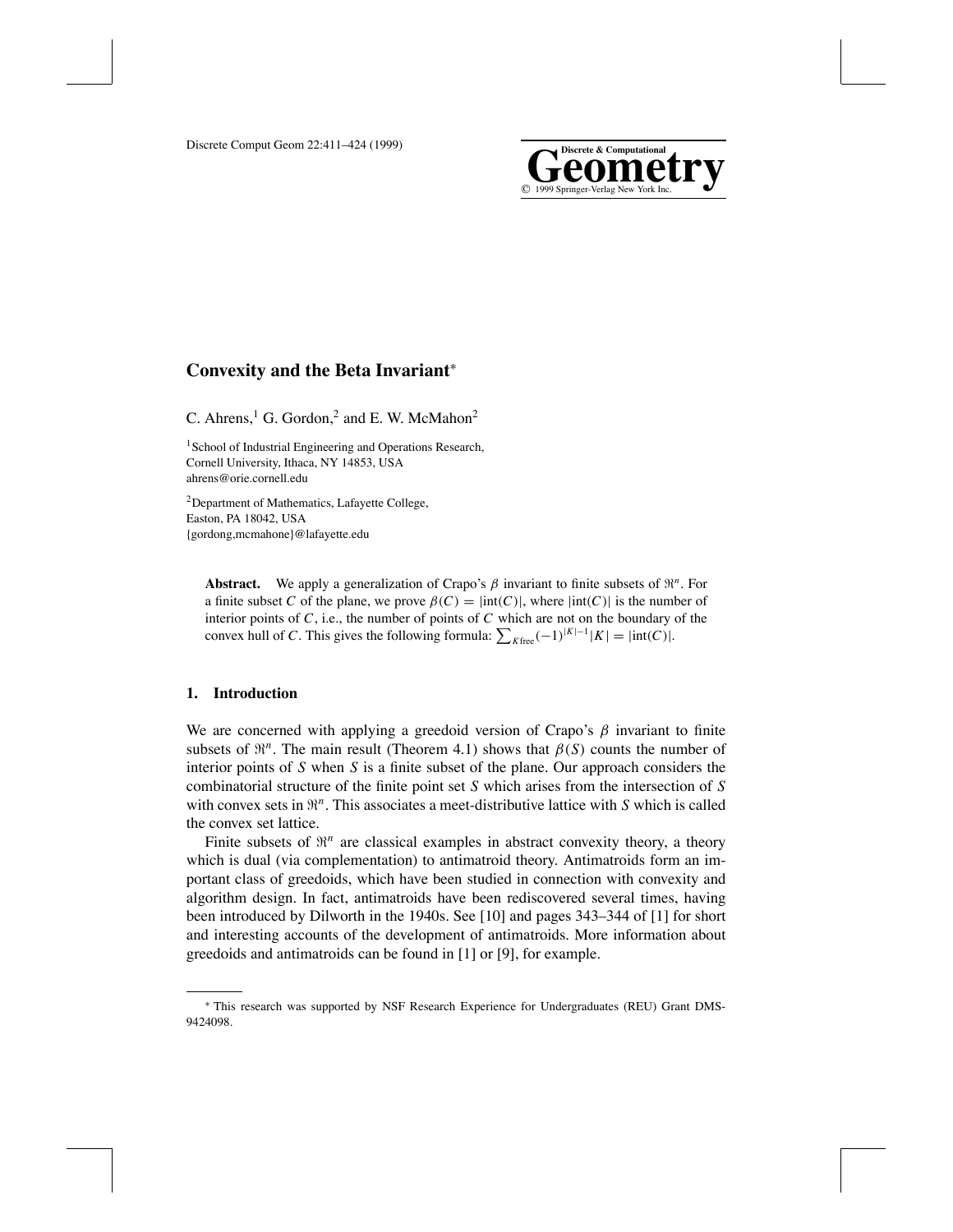Convexity is a very well-studied and important area of pure and applied mathematics. Several important invariants associated with finite point sets in  $\mathbb{R}^n$  have been considered before. These include the Helly number, the Caratheodory number, the Radon number, and the Erdös–Skerzes number. See  $[4]$  or Section 3.4 of  $[9]$  for more information concerning combinatorial invariants in convexity.

The  $\beta$  invariant is a well-studied invariant in its own right. Crapo defined the  $\beta$ invariant of a matroid in [3]. If *M* is a matroid, then  $\beta(M)$  is a nonnegative integer which gives information about whether *M* is connected and whether *M* is the matroid of a series–parallel network. In particular,  $\beta(M) = 0$  iff *M* is disconnected (or *M* consists of a single loop) [3] and  $\beta(M) = 1$  iff *M* is the matroid of a series–parallel network (or *M* consists of a single isthmus) [2]. A standard reference for many of the basic properties of  $\beta(M)$  is [11].

The generalization of  $\beta$  from matroids to greedoids appears in [5]. In this generalization,  $\beta(G)$  can be any (possibly negative) integer. As in the matroid case,  $\beta(G)$  is defined using either the two-variable greedoid Tutte polynomial of [6], or, more directly, the one-variable characteristic polynomial  $p(G; \lambda)$  of [7]. We work directly with  $p(G; \lambda)$ here.

In Section 2 we introduce the characteristic polynomial and the  $\beta$  invariant for finite point sets. We define  $\beta(G)$  in terms of the characteristic polynomial and give two alternate formulations, including an important deletion–contraction recursion (Proposition 2.3). We also interpret deletion and contraction (which are greedoid operations) for finite subsets of  $\mathbb{R}^n$ .

In Section 3 we give some straightforward consequences of the definitions and also prove an elementary but crucial recursion (Lemma 3.4) which generalizes the standard deletion–contraction recursion for  $\beta(S)$ . This lemma is used to form an inductive argument in proving the main theorem.

Section 4 gives the main theorem of this paper, a geometric interpretation for  $\beta(S)$ when *S* is a finite set of points in the plane. In particular, we show that  $\beta(S) = |int(S)|$ , where int(*S*) is the collection of interior points of *S*.

It is interesting to note that this theorem is false for other examples in abstract convexity. For example, when *T* is a tree, we find  $\beta(T) = 2 - |V|$  (using the usual geodesic closure of vertices in the tree). When *G* is a chordal graph, then  $\beta(G) = 1 - b(G)$ , where  $b(G)$  is the number of 2-connected blocks of  $G$  [5]. There is one other family in abstract convexity where the theorem is true: when *T* is a tree, using geodesic closure on *edges*, we get  $\beta(T) = -\text{int}(T)$ , where  $\text{int}(T)$  is the number of interior edges of *T*, i.e., those edges of *T* which are not leaves [7].

Throughout this paper we assume no special familiarity with greedoids or antimatroids. Although these structures form the background for our approach, we interpret our definitions and results solely in terms of convexity.

#### **2. Definitions and Fundamental Properties**

We begin with a few familiar definitions from convexity. Let *S* be a finite subset of  $\mathbb{R}^n$ . For each  $A \subseteq S$ , let  $\tau(A) = S \cap \text{conv}(A)$ , where  $\text{conv}(A)$  is the convex hull of A.  $\tau(A)$ is called the *convex closure* of *A*. Call a subset *K* of *S convex* if  $\tau(K) = K$ . Note that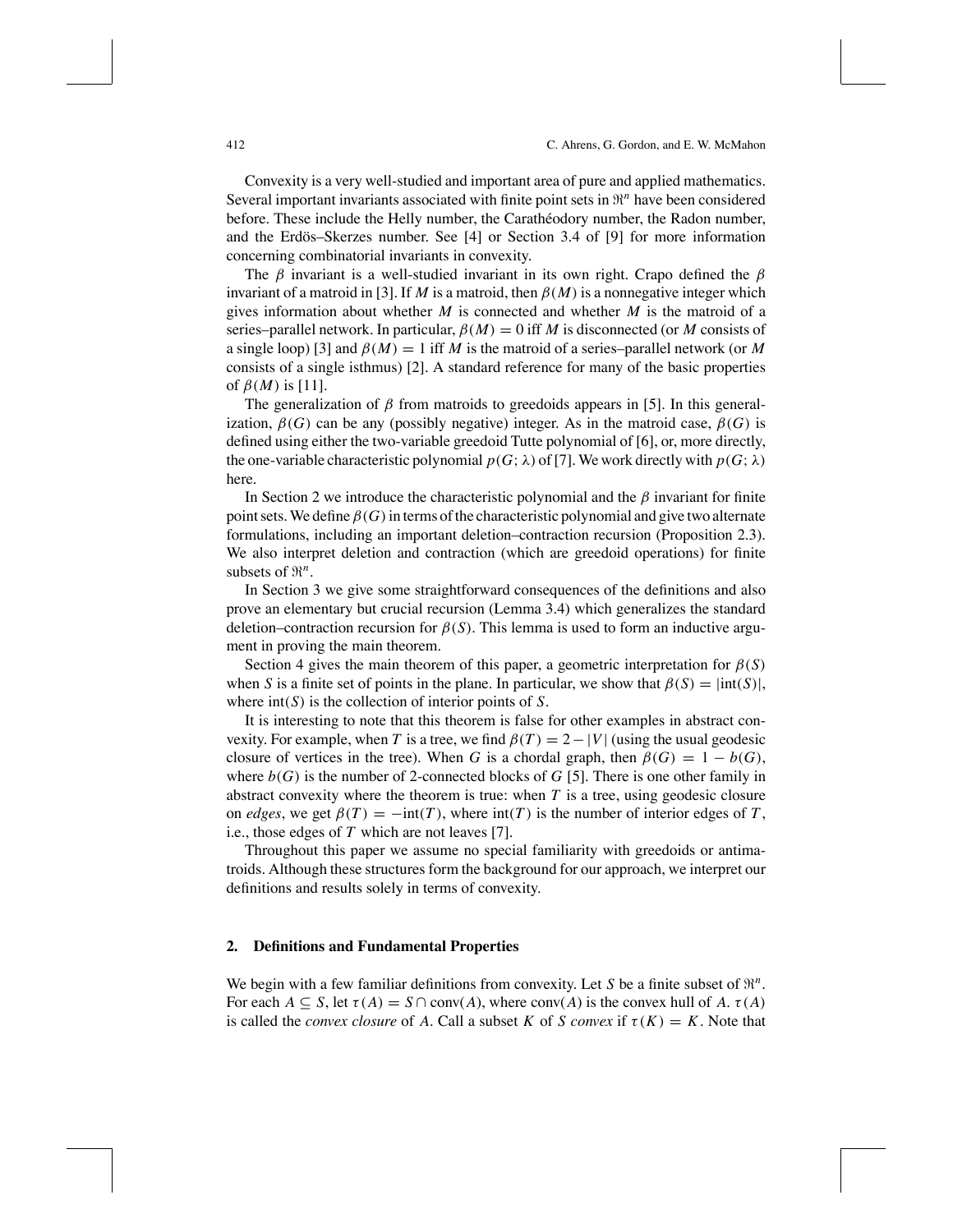*S* and Ø are always convex. A convex set *K* is *free* if every subset of *K* is also convex. The convex hull of *S* forms a *d*-dimensional polytope, where  $d \leq n$ . The *boundary* of *S*, denoted  $B(S)$ , is the collection of points of *S* which are on the  $(d-1)$ -dimensional facets of this polytope. We say  $x \in S$  is an *extreme* point of S if x is a vertex of this polytope. The *interior* of *S*, denoted  $int(S)$ , is the complement of the boundary:  $int(S) = S\{B(S)\}$ . As usual, |*S*| denotes the number of points in *S*.

We now define the characteristic polynomial of a finite point set *S*.

**Definition 2.1.** Let *S* be a finite subset of  $\mathbb{R}^n$  with free convex sets *C*. Then the *characteristic polynomial*  $p(S; \lambda)$  is defined as follows:

$$
p(S; \lambda) = (-1)^{|S|} \sum_{K \in \mathcal{C}} (-1)^{|K|} \lambda^{|K|}.
$$

This definition appears as Proposition 7 in [7]. This definition of  $p(S; \lambda)$  is motivated by the chromatic polynomial of a graph and its generalization to the characteristic polynomial of a matroid. See [7] and [11] for more background.

We now define  $\beta(S)$  for  $S \subseteq \mathbb{R}^n$ .

**Definition 2.2.** Let *S* be a finite nonempty subset of  $\mathbb{R}^n$  with free convex sets *C*. Then  $\beta(S)$  is defined as follows:

$$
\beta(S) = \sum_{K \in \mathcal{C}} (-1)^{|K|-1} |K|.
$$

Thus,

$$
\beta(S) = (-1)^{|S|-1} p'(S; 1). \tag{2.1}
$$

The next proposition (Proposition 4.2 of [5]) gives  $\beta(S)$  in terms of the convex closure operator  $\tau(A)$ .

**Proposition 2.1.** *Let S be a finite subset of*  $\mathbb{R}^n$ *. Then* 

$$
\beta(S) = \sum_{A \subseteq S} (-1)^{|A|-1} |\tau(A)|.
$$

Of fundamental importance for the proofs in this paper is the recursion the characteristic polynomial satisfies. We first interpret greedoid deletion and contraction in *S*. We do so by specifying the convex sets in  $S - x$  and  $S/x$ , where *x* is an extreme point of *S*.

**Definition 2.3.** Let *S* be a finite subset of  $\mathbb{R}^n$ , let *x* be an extreme point in *S*, and let  $C \subseteq S \setminus \{x\}.$ 

- 1. Deletion: *C* is convex in  $S x$  iff  $C \cup \{x\}$  is convex in *S*.
- 2. Contraction: *C* is convex in *S*/*x* iff *C* is convex in *S*.

Deletion and contraction in greedoids are usually interpreted for feasible sets. Since we are using convex sets as our fundamental building blocks, deletion and contraction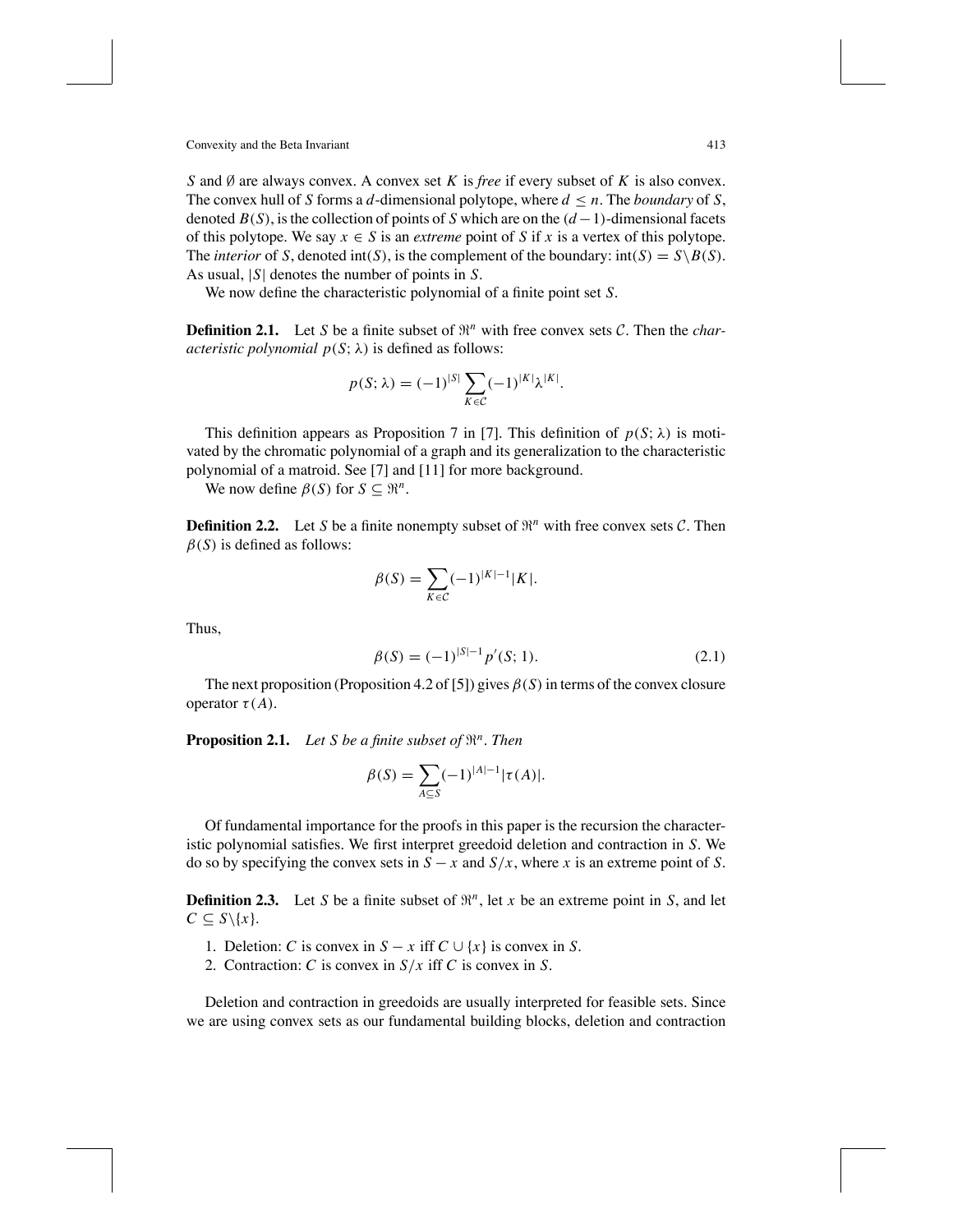

**Fig. 1.** Deletion and contraction in a point configuration.

are essentially reversed (in spirit) from the usual interpretations. This follows because the convex sets are simply the complements of the feasible sets.

Thus, the convex subsets of *S*/*x* are precisely the convex subsets of *S* which do not include the point  $x$ . We can realize this structure by simply erasing the extreme point  $x$ from the configuration *S*, as in Fig. 1. Unfortuately, deletion is more problematic. For deletion, we need a *pointed* version of *S*,so that convex subsets of *S*−*x* are in one-to-one correspondence with the convex subsets of *S* which contain the distinguished point *x*. This means that the convex subsets of  $S - x$  can no longer be realized by an ordinary set of points in  $\mathbb{R}^n$  in general. We visualize the convex sets in  $S - x$  by making x a "hollow" point, as in Fig. 1. In this figure,  $\{a, c\}$  is convex in  $S - x$ , while  $\{b, c\}$  is not, since  ${a, c, x}$  is convex in *S*, but  ${b, c, x}$  is not.

Technically, we compute  $p(S - x; \lambda)$  and  $\beta(S - x)$  in a larger category, the category of configurations which contain both ordinary and hollow points. If *K* is a free convex set in a configuration  $T'$  in that larger category, then  $K$  is still a free convex in the configuration *T* obtained by replacing the hollow points with ordinary points. There is no ambiguity in the order in which hollow points are created, because deletion will never create new extreme points.

We define what we mean by  $p(S; \lambda)$  and  $\beta(S)$  in the cases where all the extreme points of *S* are hollow; we then give a recursion which will allow computation of  $p(S; \lambda)$  and  $\beta(S)$  in all cases. Finally, we demonstrate that the definition and recursion are consistent with our original definitions of  $p(S; \lambda)$  and  $\beta(S)$ .

### **Definition 2.4.**

- 1. If *S* consists of  $k \ge 0$  hollow points, then  $p(S; \lambda) = 1$  and  $\beta(S) = -k$ .
- 2. If *S* consists of hollow points with one or more ordinary points in the convex hull of those hollow points, then  $p(S; \lambda) = 0$  and  $\beta(S) = 0$ .

Notice that if *S* consists of *k* hollow points alone, then those points must form a free convex subset of the original configuration. This is because each point must be extreme at the time it is deleted; and once a point becomes extreme, it remains extreme. Also notice that if *S* consists of hollow points with one or more ordinary points in the convex hull of those hollow points, then the ordinary points are greedoid loops. A point *x* in a greedoid *G* is a greedoid loop if it is in no feasible set of *G*, so *x* is in every convex set. Greedoid loops will not appear in ordinary point configurations; they can only occur in configurations with hollow points. Both  $p(S; \lambda) = 0$  and  $\beta(s) = 0$  if *S* has greedoid loops; this follows from the definition of  $p(S; \lambda)$  in [7].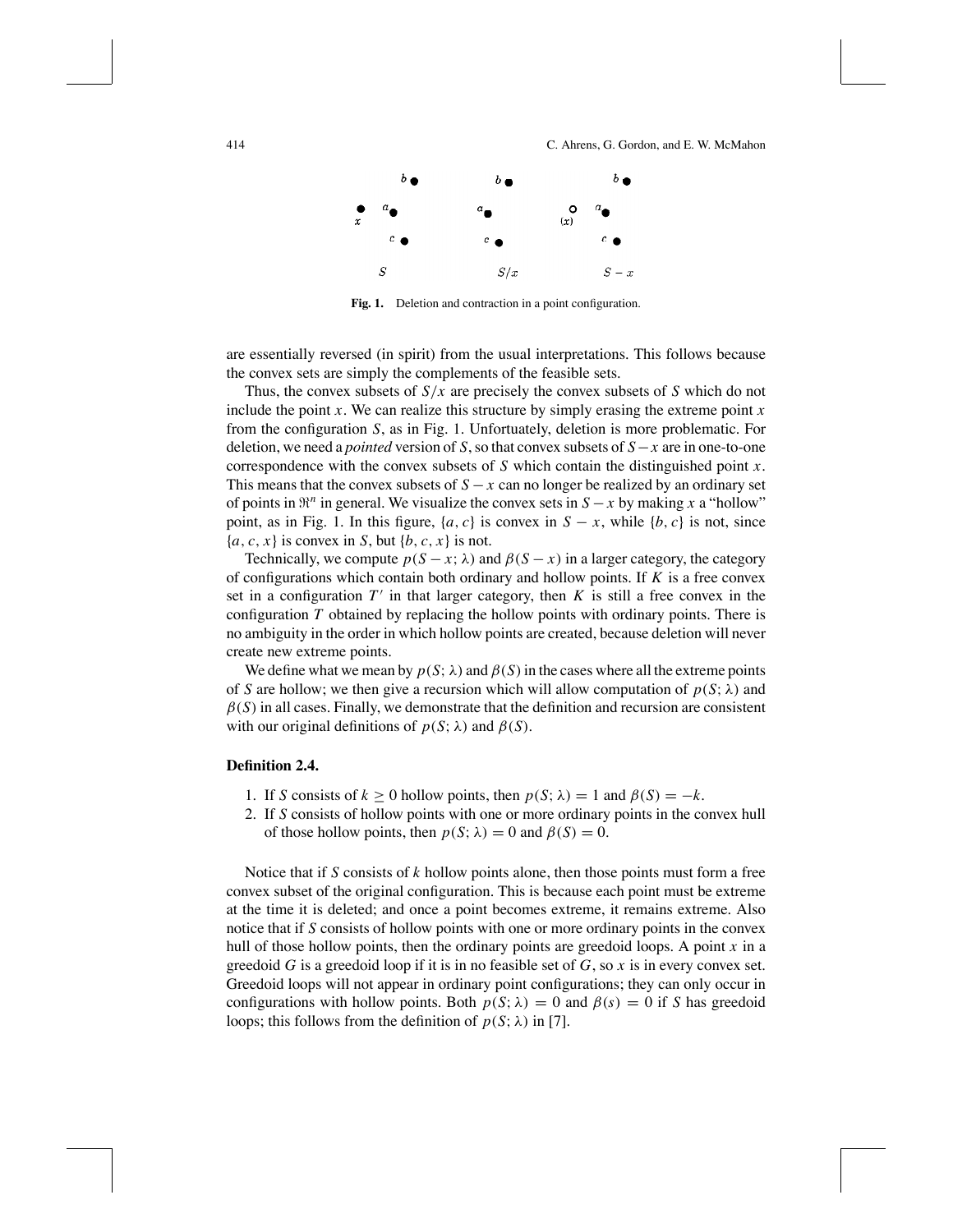The proof of the next result follows from our definitions of deletion and contraction and Proposition 3 of [7].

**Proposition 2.2.** *Let x be an extreme point of a set S*. *Then*

$$
p(S; \lambda) = \lambda p(S - x; \lambda) - p(S/x; \lambda).
$$

The next proposition, which appears as Proposition 2.2 in [5] (in terms of greedoids), gives the recursion for  $\beta(S)$  in terms of deletion and contraction.

**Proposition 2.3.** *Let x be an extreme point of S*. *Then*

$$
\beta(S) = \beta(S/x) - \beta(S - x).
$$

*Proof.* Assume  $|S| > 1$ . We differentiate the recursive formula in Proposition 2.2 to obtain

$$
\beta(S) = (-1)^{|S|-1} p'(S; \lambda) = (-1)^{|S|-1} \left[ p(S - x; \lambda) + \lambda p'(S - x; \lambda) - p'(S/x; \lambda) \right].
$$

Proposition 5 of [7] shows that  $p(S; 1) = 0$  for  $S \neq \emptyset$ , so we multiply through by  $(-1)^{|S|-1}$ , set  $\lambda = 1$ , and use (2.1) for  $\beta(S)$  to obtain  $\beta(S) = (-1)(\beta(S - x) - \beta(S/x))$ , as desired.

If  $S = \{x\}$ , then  $\beta(S) = 1$ .  $S/x = \emptyset$  and  $S - x$  consists of a single hollow point. Thus, the recursion gives  $\beta(S) = \beta(S/x) - \beta(S-x) = 0 - (-1) = 1$ , as desired.  $\Box$ 

Definition 2.4 and the recursive procedure are consistent with Definition 2.2. We demonstrate the correspondence in the following example.

**Example 2.1.** We give a simple example of how to compute  $p(S; \lambda)$  or  $\beta(S)$  via Propositions 2.2 and 2.3 and Definition 2.4. Let *S* be the configuration consisting of three collinear points at the top of Fig. 2. Repeated deletion and contraction yields the *computation tree* of smaller configurations of Fig. 2. Computation trees are introduced and studied in [8]. In the figure we use the convention that the left child of a configuration is obtained by contraction and the right child is obtained by deletion.



**Fig. 2.** A complete computation tree.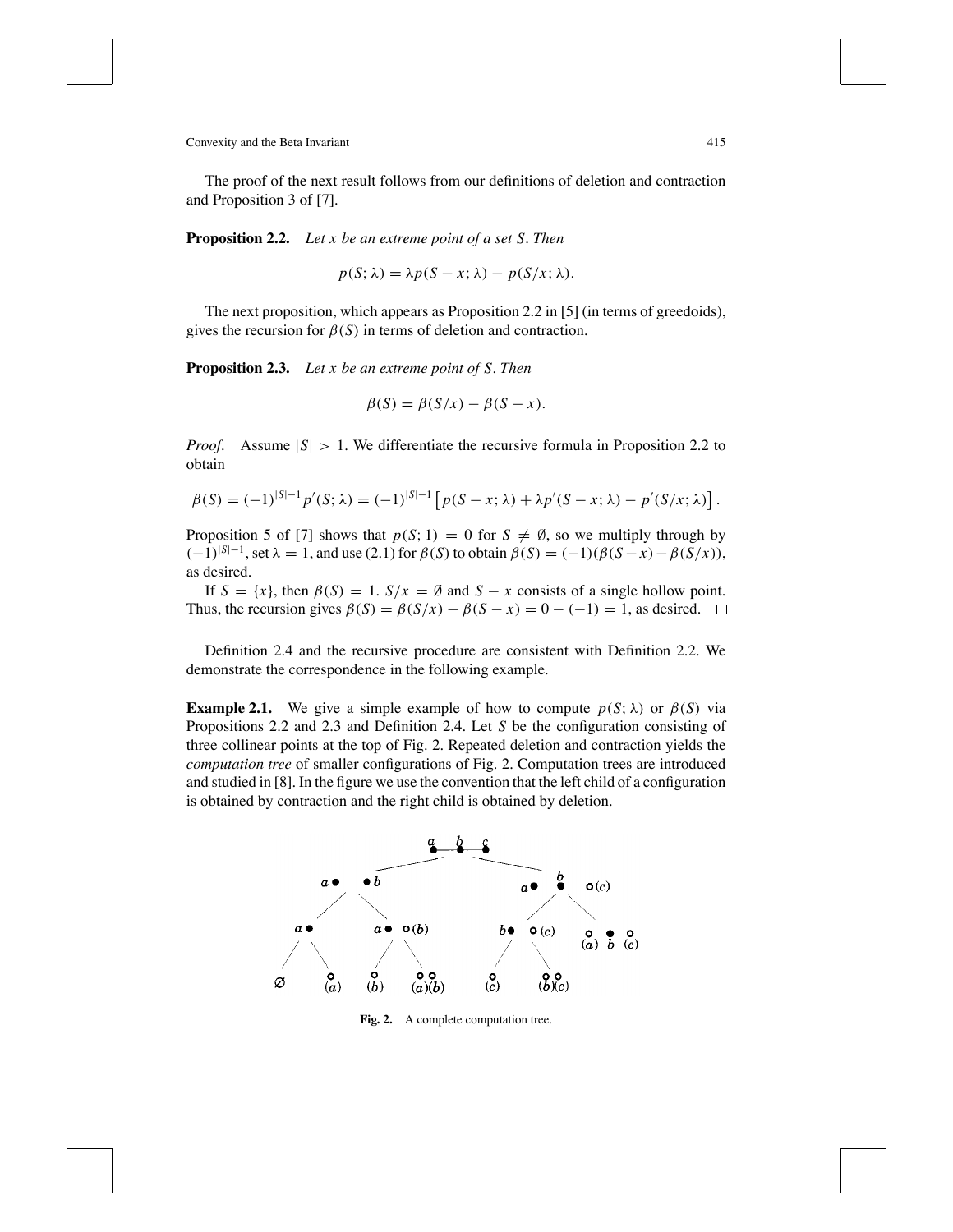The configurations appearing at the terminal leaves of this tree consists olely of hollow points or configurations of hollow points with nonhollow pointsin their convex hull. The former configurations are all the free convex sets of *S*. The latter configurations were convex sets which were not free in the original configuration; they do not contribute to  $p(S; \lambda)$  or  $\beta(S)$  by Definition 2.4(2). To show that any free convex set will appear at the bottom of the computation tree, let  $K$  be a free convex set. At each splitting of the binary tree, if the point being deleted and contracted is in *K*, follow the deletion side, otherwise follow the contraction side. Since free convex sets are those where every point is extreme, the points not in  $K$  will be contracted and thus removed, while the points in *K* are deleted, become hollow, and are left at the bottom of the computation tree. This allows us to "read off" the terms in the expansions for  $p(S; \lambda)$  or  $\beta(S)$  given by Definitions 2.1 and 2.2 from the tree. By Propositions 2.2 and 2.3 and Definition 2.4, we get  $p(S; \lambda) = -2\lambda^2 + 3\lambda - 1$  and  $\beta(S) = 2(-2) + 3(1) + 0 = -1$ . (Note that the powers of  $\lambda$  arise from the factor of  $\lambda$  appearing as a coefficient of  $p(S - x)$  in the recursion for  $p(S)$ .)

For  $\beta(S)$ , we remark that a configuration of *k* hollow points appearing at the bottom of the computation tree yields <sup>a</sup> summand of (−1)*<sup>k</sup>*−<sup>1</sup>(−*k*) by Proposition 2.3 and Definition 2.4(1). However, this is precisely the summand a free convex set contributes to  $\beta(S)$  by Definition 2.2.

Thus, the computation tree gives us an expansion for both  $p(S)$  and  $\beta(S)$ . This example shows how it is possible in general to see that the recursive procedures of Propositions 2.2 and 2.3 and Definition 2.4 are consistent with our original Definitions 2.1 and 2.2 of the characteristic polynomial and the  $\beta$  invariant.

We finally note that we now have three different ways to compute  $\beta(S)$ : via Definition 2.2, the expansion of Proposition 2.1, and the recursive procedure outlined above. A more complicated version of the recursion which holds in the plane is given in Lemma 3.4. This recursion will be the key step in proving the main theorem.

### **3. Some Preliminary Results for**  $p(S; \lambda)$  **and**  $\beta(S)$

Although the characteristic polynomial determines the number of free convex subsets of size *k* for all *k*, it does not uniquely determine the combinatorial structure of *S*. In fact, the following example shows that the number of extreme points in *S* is not even determined by the polynomial.

**Example 3.1.** Let  $S_1$  and  $S_2$  be the two configurations of Fig. 3. Then

$$
p(S_1; \lambda) = p(S_2; \lambda) = 4\lambda^3 - 8\lambda^2 + 5\lambda - 1.
$$

Note that  $S_1$  has three extreme points while  $S_2$  has four. Note that  $\beta(S_1) = \beta(S_2) = 1$ ; each configuration has one interior point (see Theorem 4.1 below).

Our next result simply computes  $p(S; \lambda)$  for some standard configurations which we will need later. The proofs are straightforward.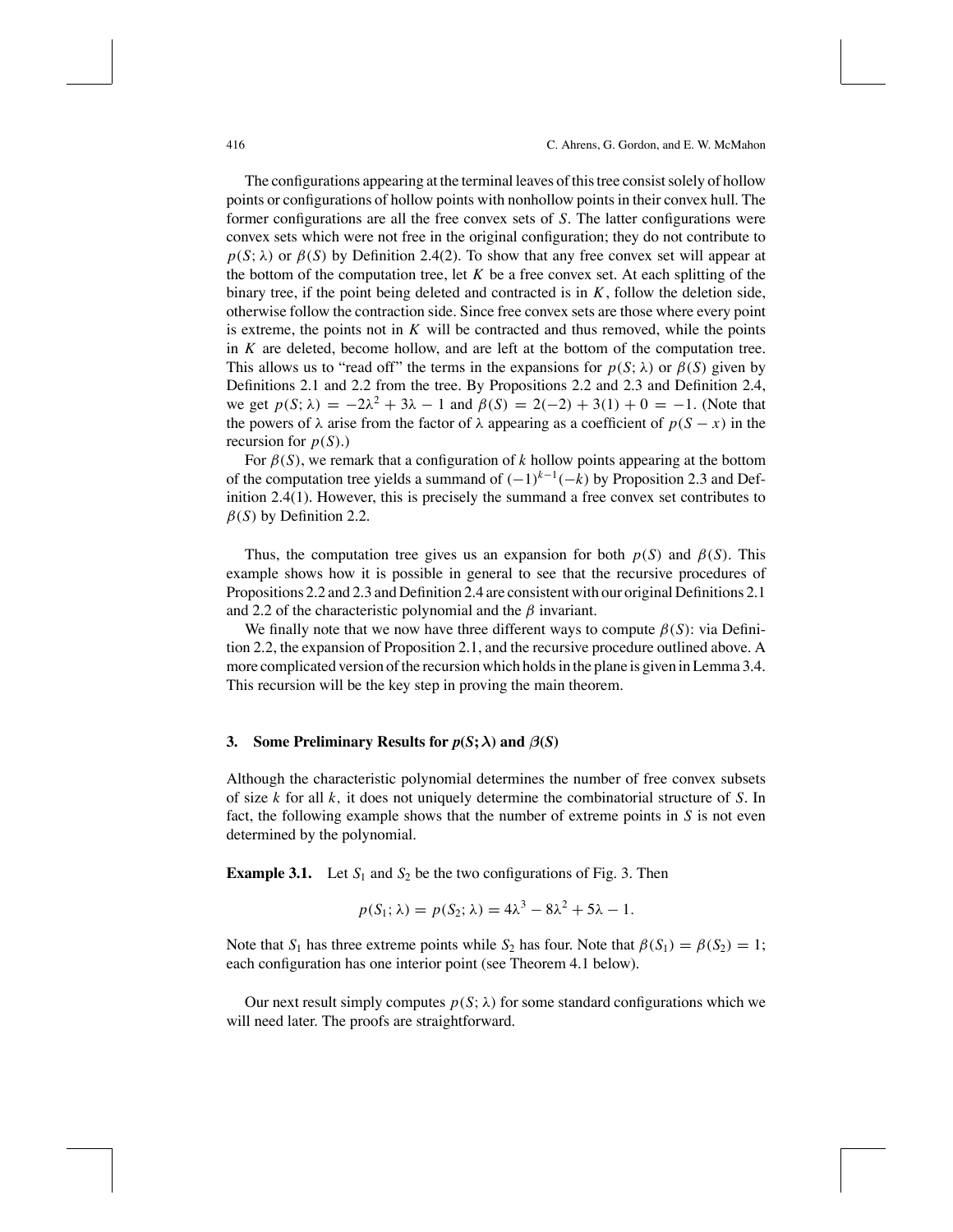

**Fig. 3.** Configurations with the same characteristic polynomial.

**Proposition 3.1.** *Let S be a finite set of points in*  $\mathbb{R}^n$ *.* 

1. *If all points in S are extreme*, *then*

$$
p(S; \lambda) = (-1)^{|S|} (1 - \lambda)^{|S|}.
$$

2. *If the finite point set S consists of k points on a line*, *then*

$$
p(S; \lambda) = (-1)^{k} (1 - \lambda)(1 - (k - 1)\lambda).
$$

3. *If the finite point set S consists of k* − 1 *points on a line and a single point not on that line*, *then*

$$
p(S; \lambda) = (-1)^{k} (1 - \lambda)^{2} (1 - (k - 2)\lambda).
$$

The following result gives values for some of the coefficients of the characteristic polynomial. The proof follows from considering the free convex sets of the corresponding sizes and applying Definition 2.1.

**Proposition 3.2.** *Let <sup>S</sup> be <sup>a</sup> finite set of <sup>k</sup> points in* "*<sup>n</sup> and let*

$$
p(\lambda) = (-1)^{k} (1 - a_1 \lambda + a_2 \lambda^2 - \dots + (-1)^{k-1} a_{k-1} \lambda^{k-1} + (-1)^{k} a_k \lambda^k),
$$

*where ai is the number of free convex sets of size k*. *Then*

1.  $a_1 = k$ , 2. *if*  $l_m$  *is the number of m-point lines, then*  $a_2 = \sum_m (m-1)l_m$ , 3.

$$
a_k = \begin{cases} 1 & \text{if all points in } S \text{ are extreme,} \\ 0 & \text{otherwise.} \end{cases}
$$

We also need the following facts about  $\beta(S)$ . The proofs follow from Proposition 3.1 and the definitions.

**Proposition 3.3.** *Let S be a finite set of points in*  $\mathbb{R}^n$ *.* 

- 1. *If S is a set of k points on a line*, *then*  $\beta(S) = 2 k$ .
- 2. If all points in S are extreme, then  $\beta(S) = 0$ ; in particular, if S is the set of  $n + 1$ *vertices of a simplex in*  $\mathbb{R}^n$ *, then*  $\beta(S) = 0$ *.*
- 3. If *S* consists of the  $n + 1$  vertices of a simplex in  $\mathbb{R}^n$  together with the barycenter *of this simplex, then*  $\beta(S) = (-1)^n$ .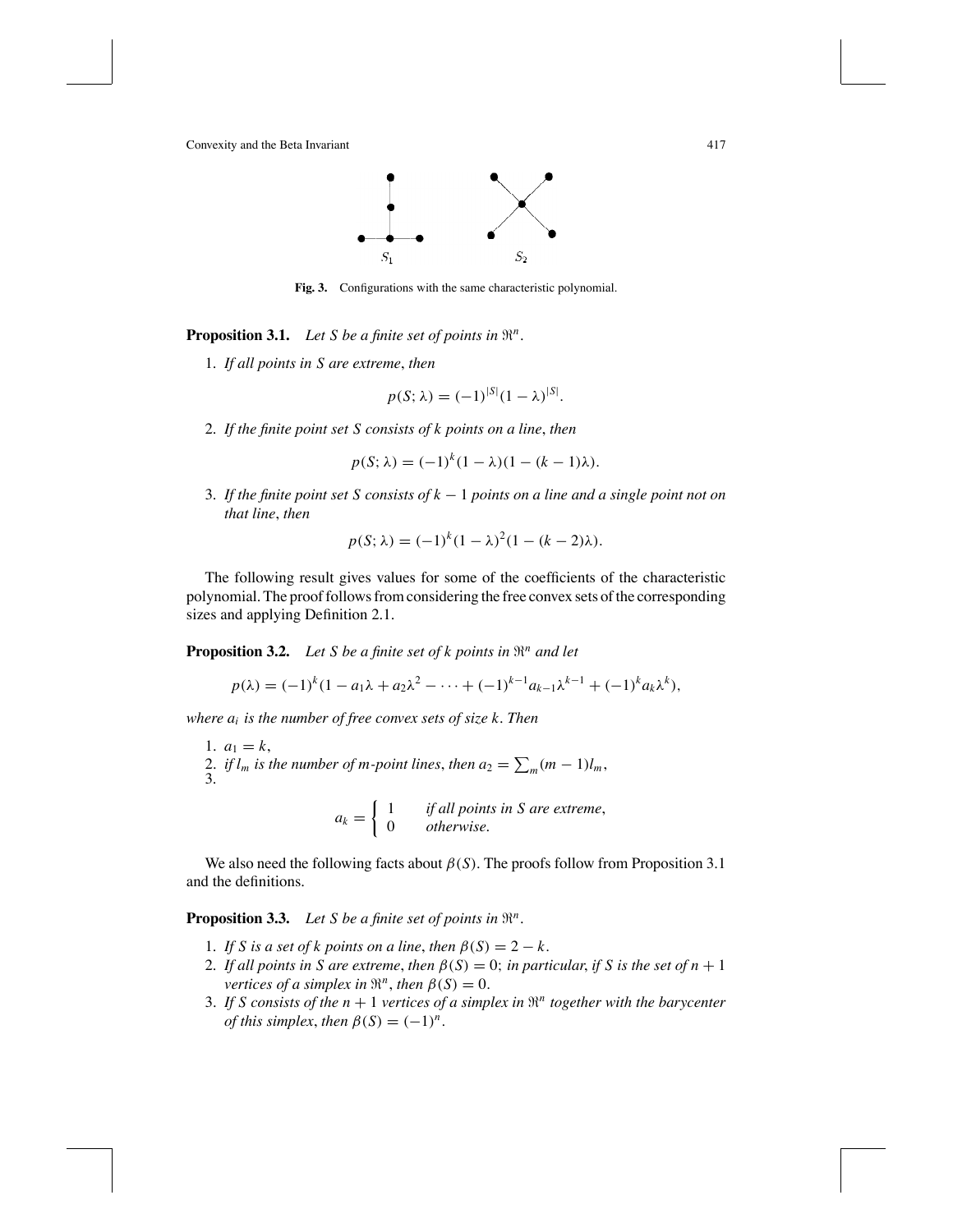Finally, we have the following lemma, which is of central importance in proving Theorem 4.1. We note that contraction of several extreme points is a commutative operation, so we write  $S/xy$  for  $(S/x)/y = (S/y)/x$ .

**Lemma 3.4.** Let S be a finite set of points in the plane, not all on a line, with at least *one interior point*. *Then there must exist three extreme points x*, *y*, *and z with some other point* w *in their convex closure*. *In this case*,

$$
\beta(S) = \beta(S/x) + \beta(S/y) + \beta(S/z) - \beta(S/xy) - \beta(S/xz) - \beta(S/yz) + \beta(S/xyz).
$$

*Proof*. The existence of *x*, *y*, and *z* follows by triangulating the convex hull of *S*. If w is an interior point of  $S$ , then  $w$  lies in one of the triangles,

We prove the formula using repeated applications of the recursion  $\beta(S - x)$  =  $\beta(S/x) - \beta(S)$ , which is obtained from Proposition 2.3. We also note that, because *x*, *y*, and *z* are all extreme points, deletions and contractions of several points may be done in any order. Then

$$
\begin{aligned}\n\beta(S) &= \beta(S/x) - \beta(S - x) \\
&= \beta(S/x) - [\beta(S - x/y) - \beta(S - x - y)] \\
&= \beta(S/x) - [\beta(S/xy) - \beta(S/y)] + [\beta(S - x - y/z) - \beta(S - x - y - z)] \\
&= \beta(S/x) + \beta(S/y) - \beta(S/xy) + [\beta(S/yz - x) - \beta(S/z - x)] \\
&- \beta(S - x - y - z) \\
&= \beta(S/x) + \beta(S/y) - \beta(S/xy) + [\beta(S/xyz) - \beta(S/yz)] \\
&- [\beta(S/xz) - \beta(S/z)] - \beta(S - x - y - z) \\
&= \beta(S/x) + \beta(S/y) + \beta(S/z) - \beta(S/xy) - [\beta(S/xz) - \beta(S/yz)] \\
&+ \beta(S/xyz) - \beta(S - x - y - z).\n\end{aligned}
$$

The result now follows from the fact that  $\beta(S - x - y - z) = 0$ , from Definition 2.4(2). tion 2.4(2).

This result generalizes to higher-dimensional configurations, but we will not need these generalizations here.

## **4. The Main Theorem**

In this section we state and prove our main result about  $\beta(S)$  when *S* is a subset of the plane.

**Theorem 4.1.** *Let S be a finite subset of the plane which does not lie on a line*. *Then*

$$
\beta(S) = |\text{int}(S)|.
$$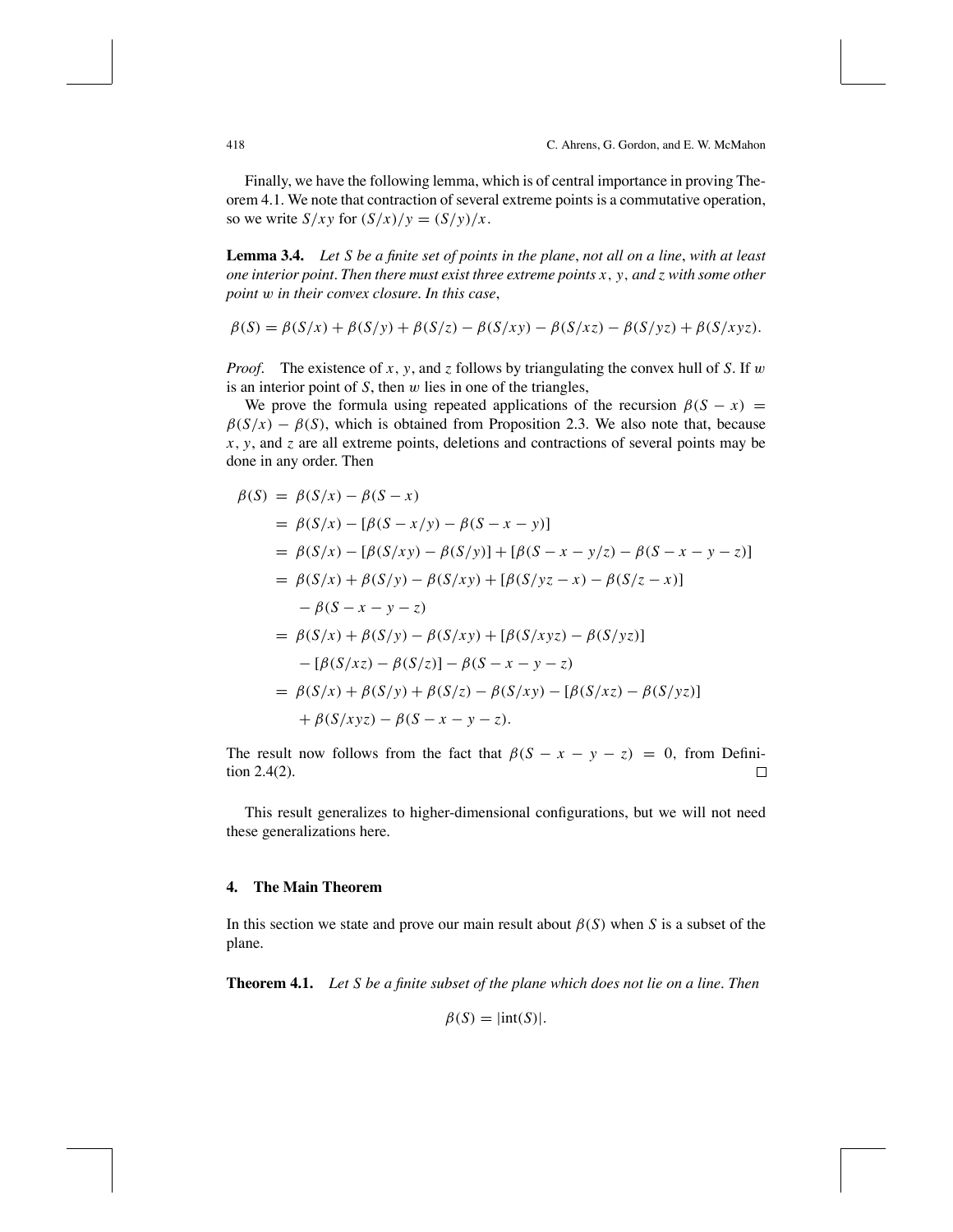The proof of Theorem 4.1, which we give below, is structured as follows: We use the formula from Lemma 3.4 and induction to rewrite  $\beta(S)$  as a sum (or difference) of  $|\text{int}(T)|$  for the seven smaller configurations *T* appearing on the right-hand side of the formula. We first treat the degenerate cases in which the induction hypothesis cannot be applied, i.e., when the points of some subconfiguration *T* all lie on a line.

We should note here that our notion of interior is simply the topological *relative* interior. For example, if *S* consists of *k* points on a line, then *S* will have *k* − 2 interior points; in this case,  $\beta(S) = (-1)(k-2)$  by Proposition 3.3(1).

We then assume each subconfiguration *T* appearing in the formula from Lemma 3.4 is two-dimensional, so that the inductive hypothesis allows us to replace  $\beta(T)$  with  $|\text{int}(T)|$  for each *T*. We then show that every interior point *p* of *S* is counted precisely once on the right-hand side of the formula by a careful case-by-case analysis of which subconfigurations  $T$  do and do not contain  $p$  as an interior point. This has an inclusion– exclusion flavor, which is not surprising in light of the formula of the lemma.

Before proving the theorem, we prove a special case as a lemma.

**Lemma 4.1.** *Let S be a finite subset of the plane*, *with no interior points*. *Then*  $\beta(S) = 0.$ 

*Proof.* If every point of *S* is an extreme point, then  $\beta(S) = 0$  by Proposition 3.3(2). In particular, when the convex hull of *S* is a line segment, then *S* consists of two points (since *S* has no interior points), so  $\beta(S) = 0$ .

We now assume the convex hull of *S* is two-dimensional and proceed by induction on  $n = |S|$ . The smallest configuration *S* with a two-dimensional convex hull containing nonextreme, noninterior points is the configuration consisting of a three collinear points with one point off the line. It is easy to check that  $\beta(S) = 0$  for this configuration.

We now assume  $n > 4$  (and that S has a two-dimensional convex hull which contains no interior points). We may further assume that *S* contains nonextreme, noninterior points (or else *S* contains only extreme points). Then there are extreme points *x* and *y* in *S* so that the line segment  $\overline{xy}$  contains some other point w of *S* in its (relative) interior.

As in the proof of Lemma 3.4, we get a reduction formula for  $\beta(S)$  solely in terms of contraction.

$$
\beta(S) = \beta(S/x) + \beta(S/y) - \beta(S/xy).
$$

Since  $n > 4$ , the smaller configurations  $S/x$ ,  $S/y$ , and  $S/xy$  all have two-dimensional convex hulls (and, of course, these configurations contain no interior points). Then  $\beta(S/x) = \beta(S/y) = \beta(S/xy) = 0$  by induction, so we are done. П

We are now ready to prove Theorem 4.1.

*Proof*. We may assume *S* contains interior points and the convex hull of *S* is twodimensional. In order to apply induction to the configuration *S*, we use the formula of Lemma 3.4.

Let  $V \subseteq \{x, y, z\}$ . When all of the points in the contracted configuration  $S/V$  lie on a line, the induction hypothesis does not apply to  $\beta(S/V)$ . Therefore, we must consider several degenerate configurations separately in the inductive proof, applying Lemma 4.1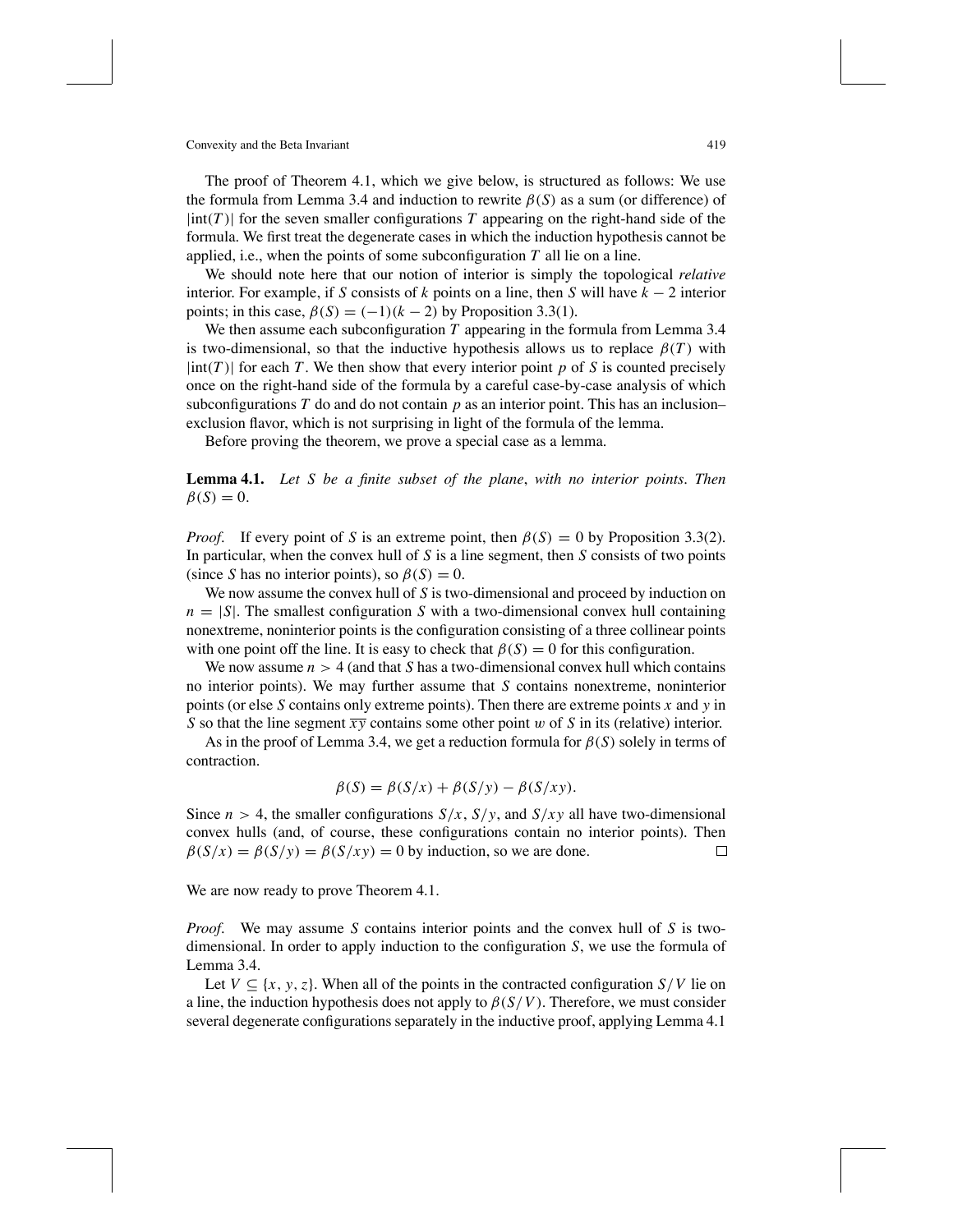

**Fig. 4.** The three types of configurations in which (a)  $S/xy$  is linear and (b)  $S/xyz$  is linear.

and Proposition 3.3(1) whenever necessary, i.e., whenever the contraction of *x*, *y*, and *z* reduces the dimension of the convex hull of *S*. For those degenerate cases in which there are no interior points in *S*,  $\beta(S) = 0$  by Lemma 4.1.

For each of the degenerate configurations  $S_i$  considered, we let  $k = |int(S_i)|$ . For each of the configurations of Fig. 4(a) and (b), we use the formula from Lemma 3.4. The results are summarized in Table 1, where we compute  $\beta(S_i)$  for all the degenerate configurations. In each case,  $\beta(S_i) = k$  by the lemma, as required.

We are now ready to prove the general case by induction on the number of points in *S*. The base case consists of all configurations of fewer than six points, which are included among the degenerate cases considered above.

| S     | $\beta(S/x)$ | $\beta(S/\nu)$ | $\beta(S/z)$  | $\beta(S/xy)$ | $\beta(S/xz)$ | $\beta(S/\nu z)$ | $\beta(S/xyz)$ |
|-------|--------------|----------------|---------------|---------------|---------------|------------------|----------------|
| $S_1$ | $0^{(1)}$    | $0^{(1)}$      | $k-1^{(3)}$   | $-k^{(2)}$    | $0^{(1)}$     | $0^{(1)}$        | $1 - k^{(2)}$  |
| $S_2$ | $0^{(1)}$    | $0^{(1)}$      | $k-1^{(3)}$   | $1 - k^{(2)}$ | $0^{(1)}$     | $0^{(1)}$        | $2 - k^{(2)}$  |
| $S_3$ | $0^{(1)}$    | $0^{(1)}$      | $k = 1^{(3)}$ | $-k^{(2)}$    | $0^{(1)}$     | $0^{(1)}$        | $1 - k^{(2)}$  |
| $S_4$ | $0^{(1)}$    | $k-1^{(3)}$    | $k-1^{(3)}$   | $0^{(1)}$     | $0^{(1)}$     | $0^{(1)}$        | $2 - k^{(2)}$  |
| $S_5$ | $0^{(1)}$    | $k-1^{(3)}$    | $k^{(3)}$     | $0^{(1)}$     | $0^{(1)}$     | $0^{(1)}$        | $1 - k^{(2)}$  |
| $S_6$ | $0^{(1)}$    | $k^{(3)}$      | $k^{(3)}$     | $0^{(1)}$     | $0^{(1)}$     | $0^{(1)}$        | $-k^{(2)}$     |

**Table 1.** Computing  $\beta(S)$  for six degenerate configurations.

(1) By Lemma 4.1.

<sup>(2)</sup> By Proposition 3.1(1).

(3) By induction.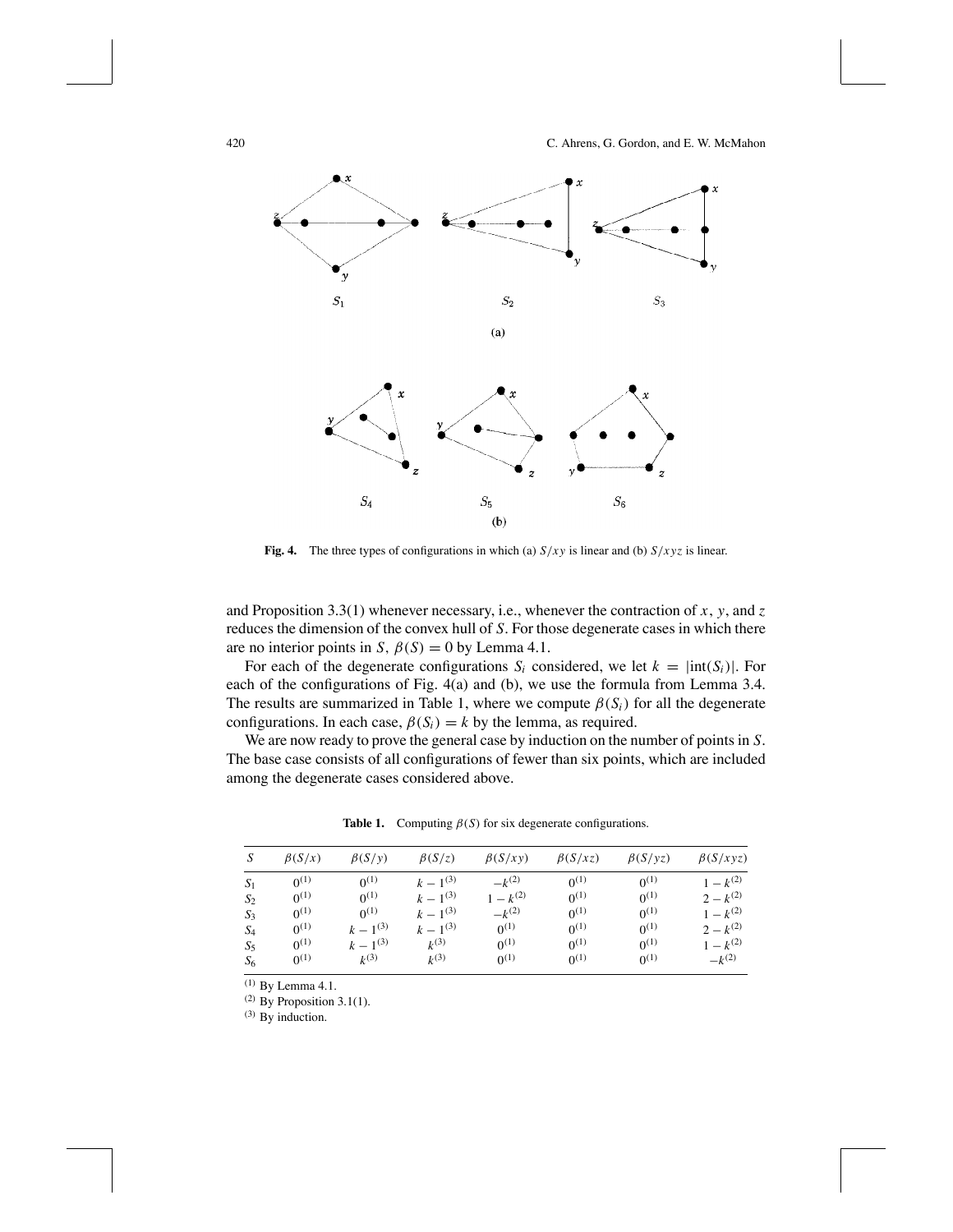Convexity and the Beta Invariant 421

We now assume that *S* consists of *n* points whose convex hull is two-dimensional, where  $n \geq 6$ , that *S* has at least one point in its interior, and that all configurations *T* of fewer than *n* points (whose convex hulls are two-dimensional) satisfy  $β(T) = |int(T)|$ . Thus, Lemma 3.4 gives three extreme points *x*, *y*, and *z* in *S* whose convex closure contains a fourth point w of *S*. We assume further that  $S/xyz$  is two-dimensional (since the situation where it is not has been taken care of above). Then again by Lemma 3.4, we know that

$$
\beta(S) = \beta(S/x) + \beta(S/y) + \beta(S/z) - \beta(S/xy) - \beta(S/xz) - \beta(S/yz) + \beta(S/xyz).
$$

By induction, if *V* is a nonempty subset of {*x*, *y*, *z*}, then  $\beta(S/V) = |int(S/V)|$ .

We first make a general observation that proves quite useful. Let  $p \in S$  and let  $T \subset S$ . Recall that  $p \notin \text{int}(S/T)$  (where  $S/T$  is the subconfiguration of *S* obtained by removing (contracting) the points of *T*) iff  $p \in B(S/T)$ , the boundary of  $S/T$ . If  $U \subseteq T \subseteq S$ , and neither  $S/T$  nor  $S/U$  consists solely of points on a line, then  $p \notin int(S/U)$  implies  $p \notin \text{int}(S/T)$ . This follows because if *p* has become a boundary point when some points are contracted, then *p* will remain a boundary point if more points are contracted. The contrapositive of this statement is

if 
$$
U \subseteq T \subseteq S
$$
 and  $p \in \text{int}(S/T)$ , then  $p \in \text{int}(S/U)$ . (†)

The converse is false; see Fig. 7 and the discussion following this proof.

We now wish to show that the total contribution of  $p \in S$  to the right-hand side of the recursion of Lemma 3.4 equals 0 when  $p \notin \text{int}(S)$  and equals 1 when  $p \in \text{int}(S)$  by adding the positive and negative contributions of *p* to each of the seven terms appearing in the recursion.

If  $p \notin \text{int}(S)$ , then  $p \notin \text{int}(S/V)$  for each nonempty subset *V* of {*x*, *y*, *z*}, by (†). Thus the contribution of *p* to  $\beta(S/V)$  is 0 for each such *V*, so the contribution of *p* to  $\beta(S)$  is 0 by Lemma 3.4.

Now assume  $p \in \text{int}(S)$ . We consider five cases:

*Case* 1:  $p \in \text{int}(S/xyz)$ . By (†),  $p \in \text{int}(S/xy)$ ,  $p \in \text{int}(S/xz)$ ,  $p \in \text{int}(S/yz)$ ,  $p \in \text{int}(S/x)$ ,  $p \in \text{int}(S/y)$ , and  $p \in \text{int}(S/z)$ . Thus, the total contribution of *p* to  $\beta(S)$ is  $1 + 1 + 1 - 1 - 1 - 1 + 1 = 1$ , as desired.

For the remaining four cases, we note that since  $p \notin \text{int}(S/xyz)$ , *p* is a boundary point of  $S/xyz$ . There are two types of configurations, which we label *A* and *B*, where this can happen; see Fig. 5. Each configuration subdivides the plane into four regions, which we label I, II, III, and IV, as shown. For our purposes, region III does not include the points on its bounding line(s), while regions II and IV do. Our goal is to determine where *x*, *y*, and *z* were in the original configuration.

*Case* 2:  $p \in \text{int}(S/xy)$ ,  $p \in \text{int}(S/xz)$ , and  $p \in \text{int}(S/yz)$ . First suppose  $S/xyz$  is Type A. Then  $p \in \text{int}(S/xy)$  forces  $z \in \text{III}$ . Similarly,  $p \in \text{int}(S/xz)$  and  $p \in \text{int}(S/yz)$  force *x*, *y* ∈ III. However, {*x*, *y*, *z*} ⊆ III implies the convex closure of {*x*, *y*, *z*} contains no interior point w of *S*, contradicting the choice of *x*, *y*, and *z*.

Now if  $S/xyz$  is Type B, the same argument again forces  $\{x, y, z\} \subseteq \Pi I$ , again contradicting the choice of *x*, *y*, and *z*. Thus, this case cannot occur.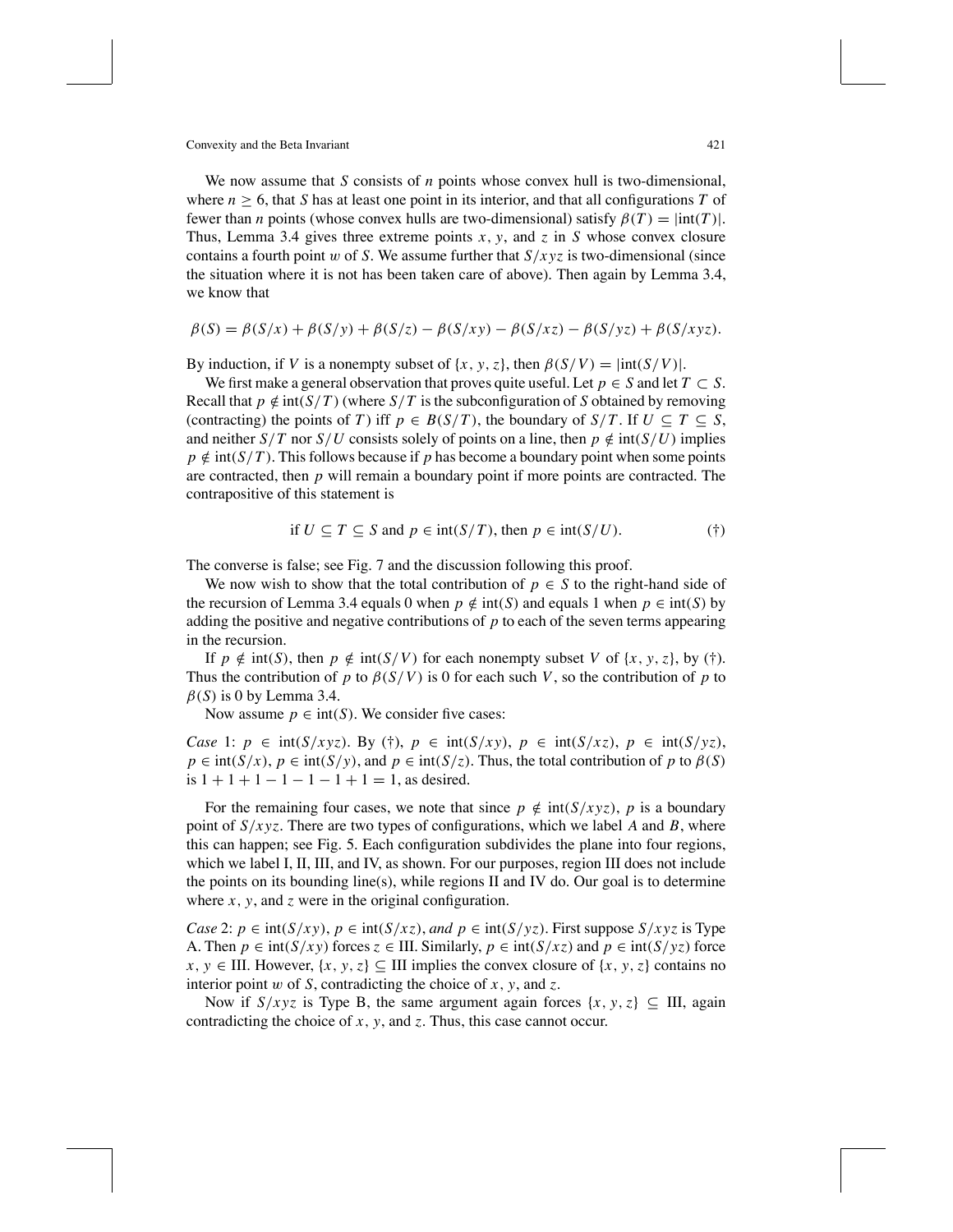

**Fig. 5.** The two possible configurations for  $S / xyz$ .

*Case* 3:  $p \in \text{int}(S/xy)$ ,  $p \in \text{int}(S/xz)$ , *but*  $p \notin \text{int}(S/yz)$ . By (†),  $p \in \text{int}(S/x)$ ,  $p \in \text{int}(S/y)$ , and  $p \in \text{int}(S/z)$ . Thus, the total contribution of *p* to  $\beta(S)$  is  $1 + 1 + 1 1 - 1 = 1$ , as desired.

*Case* 4:  $p \in \text{int}(S/xy)$ , *but*  $p \notin \text{int}(S/xz)$  *and*  $p \notin \text{int}(S/yz)$ . By (†),  $p \in \text{int}(S/x)$  and  $p \in \text{int}(S/y)$ ; we show that  $p \notin \text{int}(S/z)$ . For Type A or Type B, we have  $z \in III$  (as in Case 2), but  $p \notin \text{int}(S/xz)$  and  $p \notin \text{int}(S/yz)$  imply that  $x \notin \text{III}$  and  $y \notin \text{III}$ .

Now suppose  $p \in \text{int}(S/\zeta)$ . For Type A or B, this forces the line segment determined by the points *x* and *y* to pass through region III. For Type B, this places either *x* or *y* in region III, which is a contradiction. For Type A, we must have  $x \in$  II and  $y \in$  IV (or vice versa). However, then the convex closure of  $\{x, y, z\}$  contains no interior point w of *S*, again contradicting the choice of *x*, *y*, and *z*.

Thus  $p \notin \text{int}(S/\overline{z})$ , so the total contribution of *p* to  $\beta(S)$  is  $1+1-1=1$ , as desired.

*Case* 5:  $p \notin \text{int}(S/\chi y)$ ,  $p \notin \text{int}(S/\chi z)$ , *and*  $p \notin \text{int}(S/\gamma z)$ . Since  $p \in \text{int}(S)$ , we must show that *p* is included in exactly one of the three sets int( $S/x$ ),  $int(S/y)$ , or  $int(S/z)$ . By assumption, we know none of  $x$ ,  $y$ , or  $z$  is in the interior of region III for either Type A or B.  $p \in \text{int}(S)$  implies the triangle determined by x, y, and z must intersect region III. This means that (at least) one of the line segments  $xy$ ,  $xz$ , or  $yz$  must pass through region III. For Type B, this places one of these points in region III, which is a contradiction.

For Type A, assume *xy* passes through III so that *xy* is a bounding line segment in the convex hull of *S*. Then  $x \in \Pi$  and  $y \in \text{IV}$  (or vice versa), and clearly  $p \in \text{int}(S/\overline{z})$ . Suppose  $p \in \text{int}(S/x)$ . Then the segment *yz* would also pass through region III, so *x*, *y*, and *z* are situated as in Fig. 6. However, then the convex closure of  $\{x, y, z\}$ contains no interior point w of *S*, again contradicting the choice of *x*, *y*, and *z*. Thus



**Fig. 6.** The possible location of *x*, *y*, and *z* in Case 5.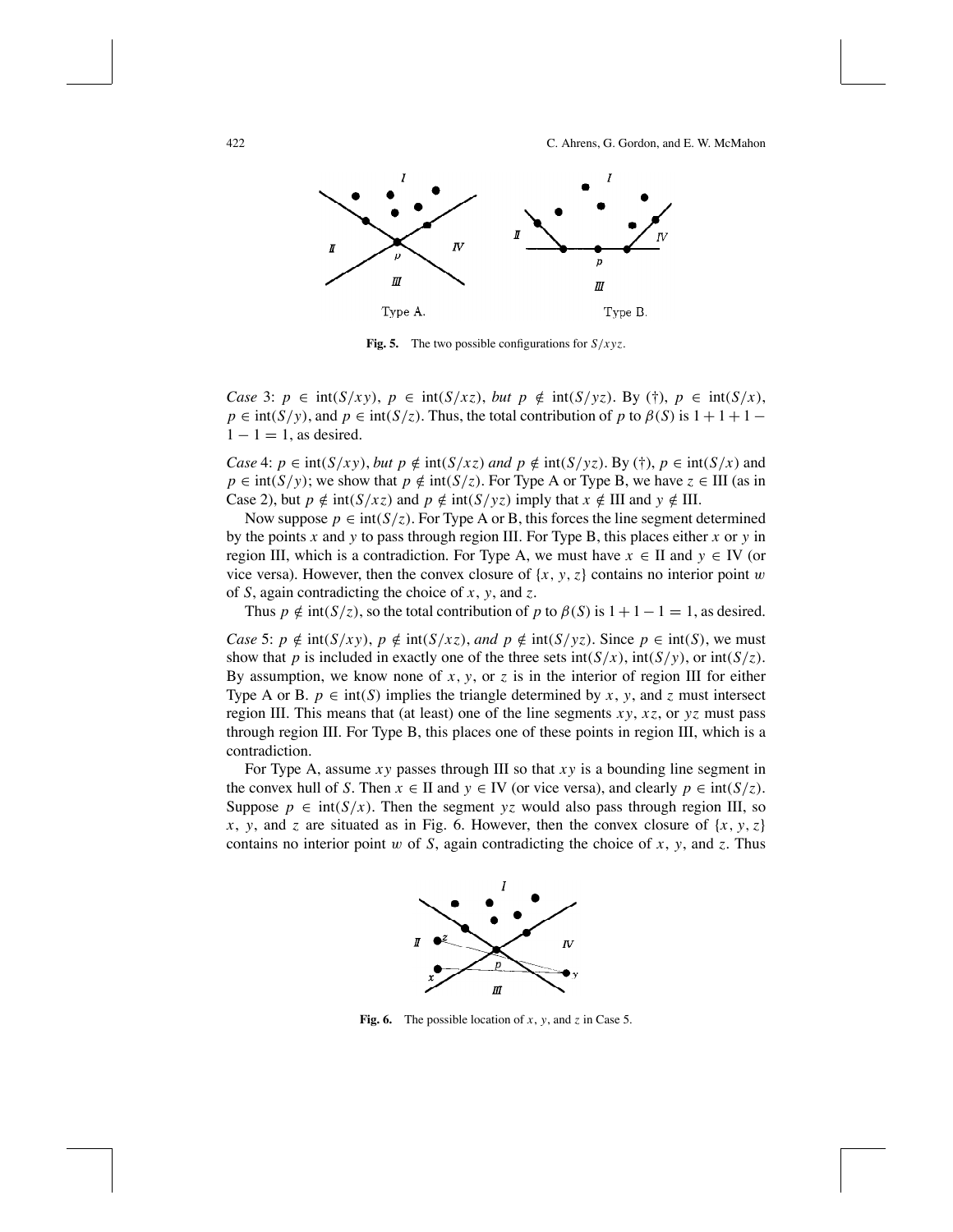

**Fig. 7.**  $int(S/xy) \neq int(S/x) \cap int(S/y)$ .

 $p \notin int(S/x)$ , and a similar argument shows  $p \notin int(S/y)$ . Hence *p* is counted as an interior point precisely once in the recursive formula for  $\beta(S)$  (Lemma 3.4), in the term  $int(S/z)$ .

Thus, in all cases, the point *p* is counted precisely once on the right-hand side of our recursive formula when *p* ∈ int(*S*) and counted 0 times when *p* ∉ int(*S*). This completes the proof. completes the proof.

We note that the proof of Theorem 4.1 would be simpler if it were true that a point *p* is interior in  $S/xy$  if and only if *p* is interior in both  $S/x$  and  $S/y$ , i.e., if int( $S/xy$ ) = int(*S*/*x*) ∩ int(*S*/*y*). This would allow a simple inclusion–exclusion argument to finish the entire proof (after the degenerate cases are disposed of). This is false, however, as the configuration in Fig. 7 shows: *p* is interior in both  $S/x$  and  $S/y$  but is not interior in  $S/xy$ . (Note that *p* will be interior in  $S/z$ ,  $S/xz$ , and  $S/yz$  in this case, so the count from the recursive formula of Lemma 3.4 still gives 1.)

Finally, the combination of this result, part 1 of Proposition 3.3 and Proposition 3.3(3) motivates the following conjecture.

**Conjecture 4.1.** Let *S* be a finite subset of  $\mathbb{R}^n$ , with the convex hull of *S* of dimension *n*. *Then*

$$
\beta(S) = (-1)^n |\text{int}(S)|.
$$

The conjecture is true in one and two dimensions.

#### **Acknowledgment**

We wish to thank Lorenzo Traldi and Tom Zaslavsky for useful discussions concerning Theorem 4.1.

#### **References**

- 1. A. Björner and G. Ziegler, Introduction to greedoids, in *Matroid Applications* (N. White, ed.), Encyclopedia of Mathematics and Its Applications, Vol. 40, pp. 284–357, Cambridge University Press, London, 1992.
- 2. T. Brylawski, A combinatorial model for series-parallel networks, *Trans*. *Amer*. *Math*. *Soc*., **154** (1971), 1–22.
- 3. H. Crapo, A higher invariant for matroids, *J*. *Combin*. *Theory* **2** (1967), 406–417.
- 4. P. Edelman and R. Jamison, The theory of convex geometries, *Geom*. *Dedicata* **19** (1985), 247–270.
- 5. G. Gordon, A β invariant for greedoids and antimatroids, *Electron*. *J*. *Combin*. **4** (1997), # R13.